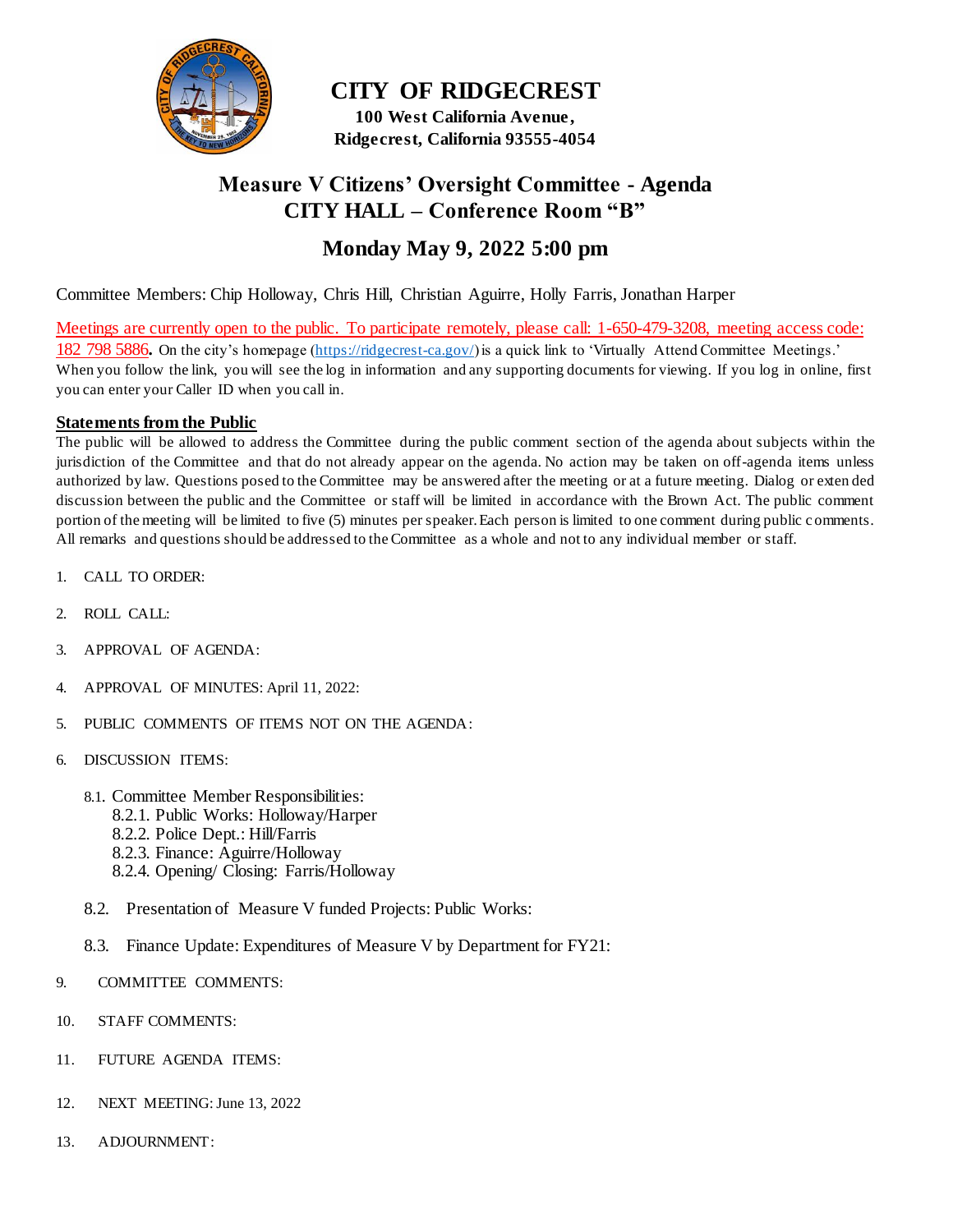

**CITY OF RIDGECREST 100 West California Avenue ,** 

**Ridgecrest, California 93555-4054**

## **Measure V Citizens' Oversight Committee - Minutes CITY HALL – Conference Room "B"**

## **Monday April 11, 2022 5:00 pm**

Committee Members: Chip Holloway, Chris Hill, Christian Aguirre, Holly Farris, Jonathan Harper

Meetings are currently open to the public. To participate remotely, please call: 1-650-479-3208, meeting access code: 182 798 5886**.** On the city's homepage [\(https://ridgecrest-ca.gov/\)](https://ridgecrest-ca.gov/) is a quick link to 'Virtually Attend Committee Meetings.' When you follow the link, you will see the log in information and any supporting documents for viewing. If you log in online, first you can enter your Caller ID when you call in.

#### **Statements from the Public**

The public will be allowed to address the Committee during the public comment section of the agenda about subjects within the jurisdiction of the Committee and that do not already appear on the agenda. No action may be taken on off-agenda items unless authorized by law. Questions posed to the Committee may be answered after the meeting or at a future meeting. Dialog or exten ded discussion between the public and the Committee or staff will be limited in accordance with the Brown Act. The public comment portion of the meeting will be limited to five (5) minutes per speaker. Each person is limited to one comment during public c omments. All remarks and questions should be addressed to the Committee as a whole and not to any individual member or staff.

- 1. CALL TO ORDER: *@1704*
- 2. ROLL CALL: *Present: Chip Holloway, Chris Hill, Holly Farris, Jonathan Harper Absent: Christian Aguirre*
- 3. APPROVAL OF AGENDA: *M/S: Chris Hill/ Holly Farris Motion Carried by a roll call vote of 4 Ayes: 0 Noes: 0Abstain*
- 4. APPROVAL OF MINUTES: *14 March 2022 M/S: Chris Hill/ Holly Farris Motion Carried by a roll call vote of 4 Ayes: 0 Noes: 0Abstain*
- 5. PUBLIC COMMENTS OF ITEMS NOT ON THE AGENDA: *No Comment*
- 6. DISCUSSION ITEMS:
	- 8.1. Committee Member Responsibilities: *Committee discussion was had*
		- 8.2.1. Public Works: Holloway/Harper
		- 8.2.2. Police Dept.: Hill/Farris
		- 8.2.3. Finance: Aguirre/Holloway
		- 8.2.4. Opening/ Closing: Farris/Holloway
	- 8.2. Brief Overview of Measure V funded Projects: Public Works & Police Department: *Present by Captain Dampier. Committee discussion was had*
	- 8.3. City Finance Update: *Present by C. Freese. Committee discussion was had*
- 9. COMMITTEE COMMENTS: *Committee discussion was had*
- 10. STAFF COMMENTS: *No comment*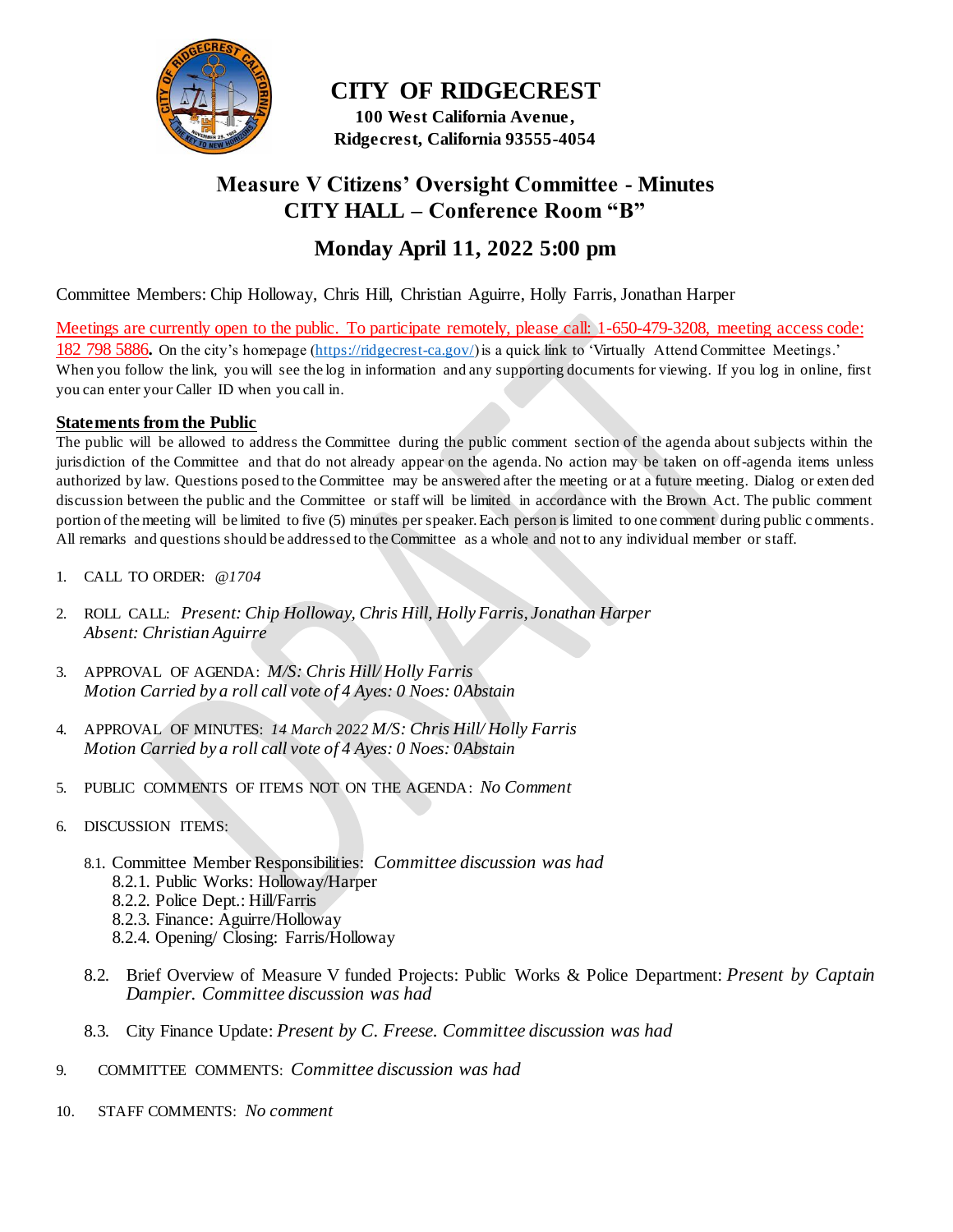- 11. FUTURE AGENDA ITEMS: *Presentation from Public Works*
- 12. NEXT MEETING: *9 May 2022*
- 13. ADJOURNMENT: *@ 1755*